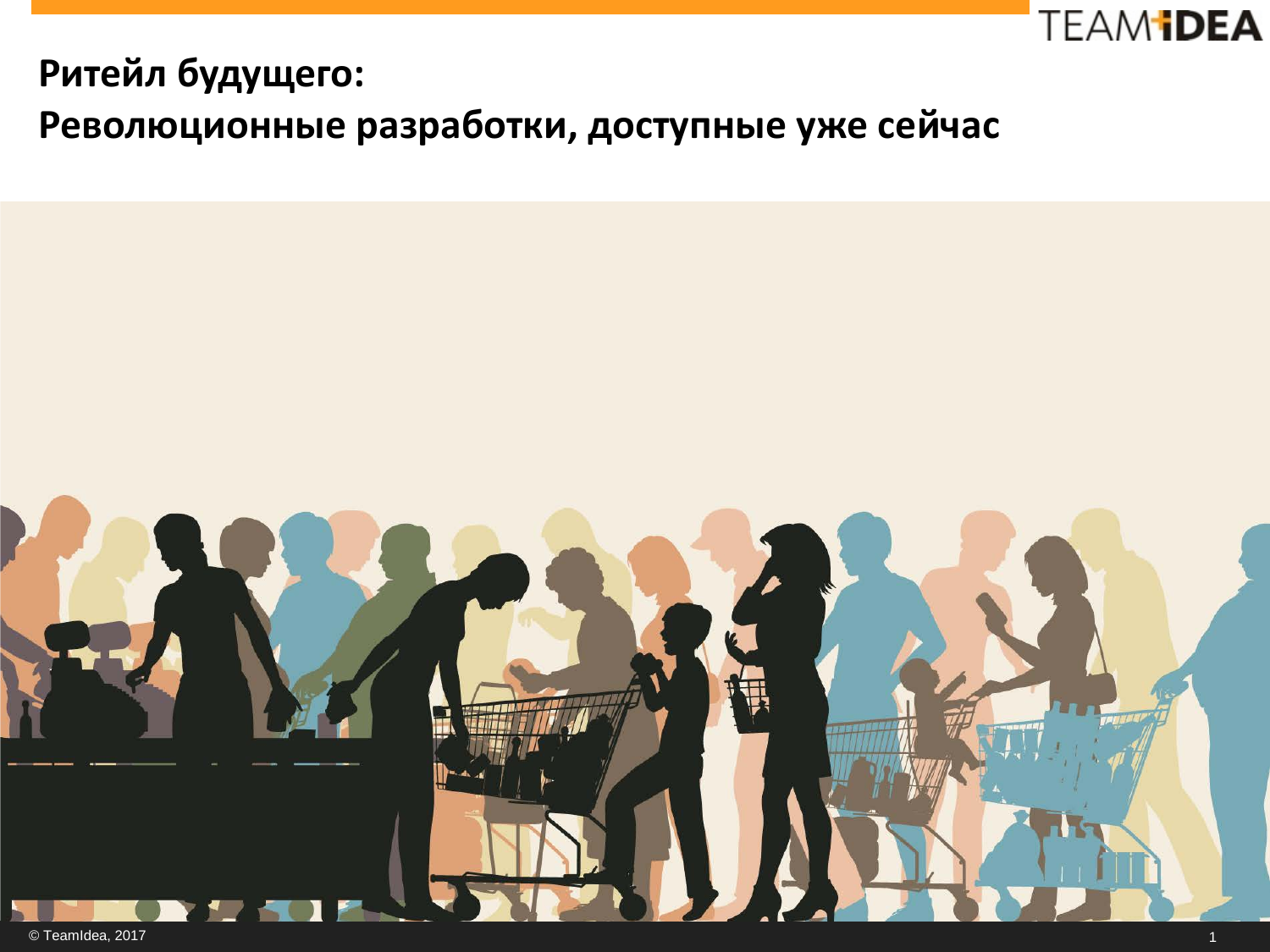# Reality



#### **61% проектов не укладываются в плановые сроки**

*Основной причиной задержек компании называют увеличение изначального объема проекта (29%)*

#### **60% компаний получили менее 50% от ожидаемых выгод**

*«Общий тренд состоит в том, что компании тратят больше времени и средств на проекты внедрения систем управления ресурсами предприятия, но получают от таких проектов все меньше и меньше»*

#### **Чрезмерная кастомизация**

*Слишком большой объем кастомизации и программных доработок может затянуть проект, увеличить его бюджет в конце концов закончиться фатально.*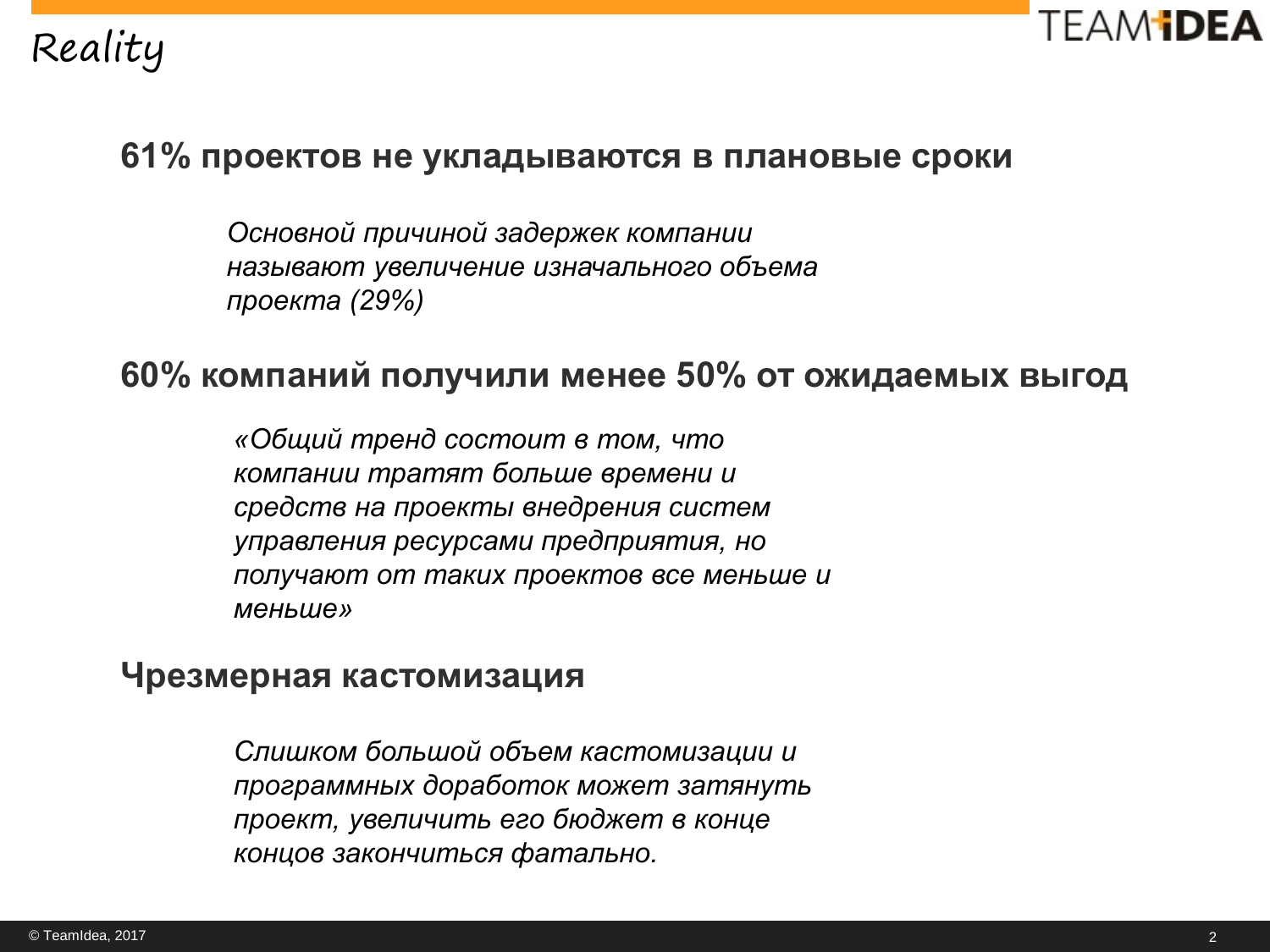# The Digital Platform

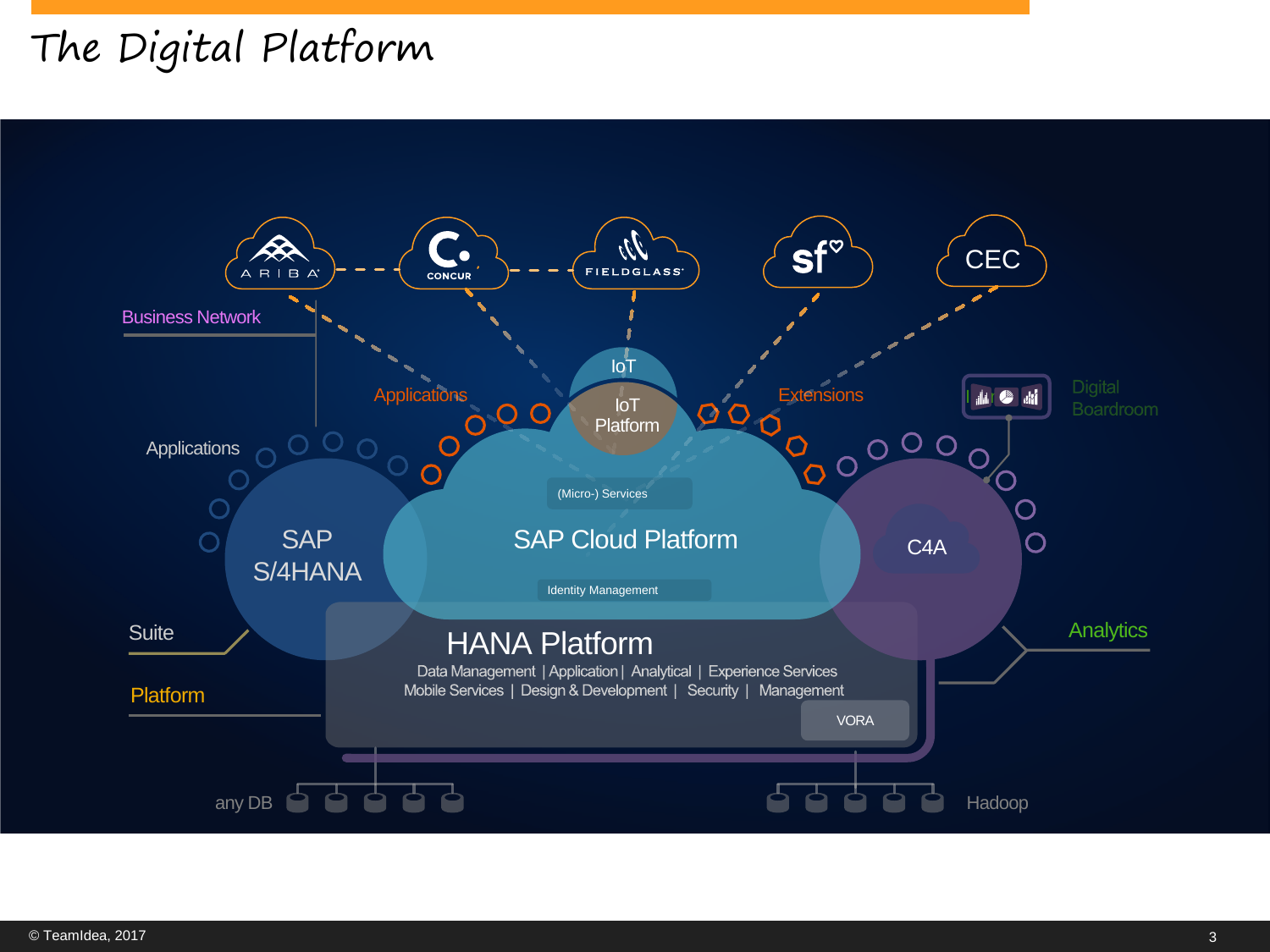## SCP + S4 on-premise



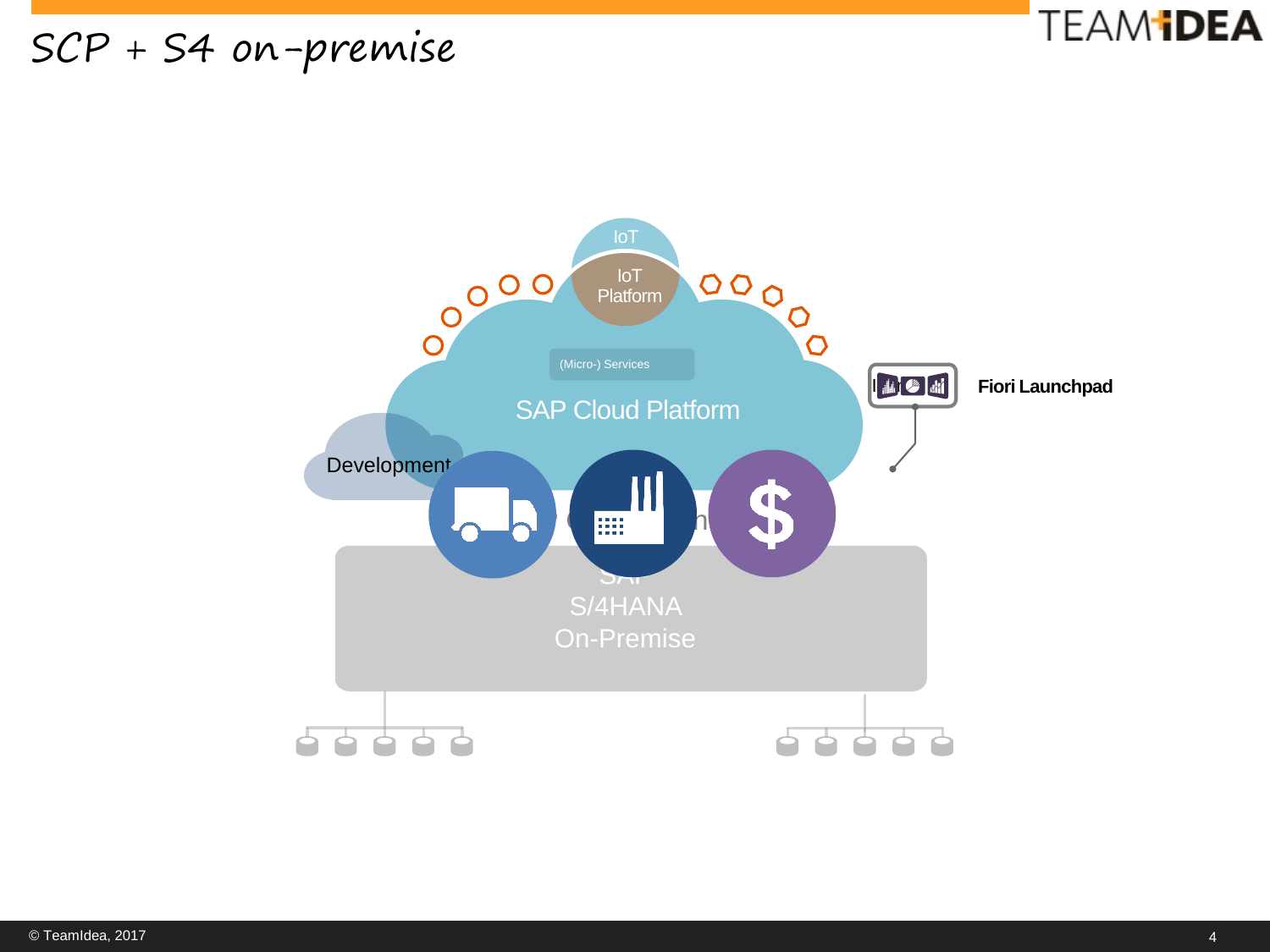## SCP S4 Cloud + Third Party ERP



**TEAM DEA**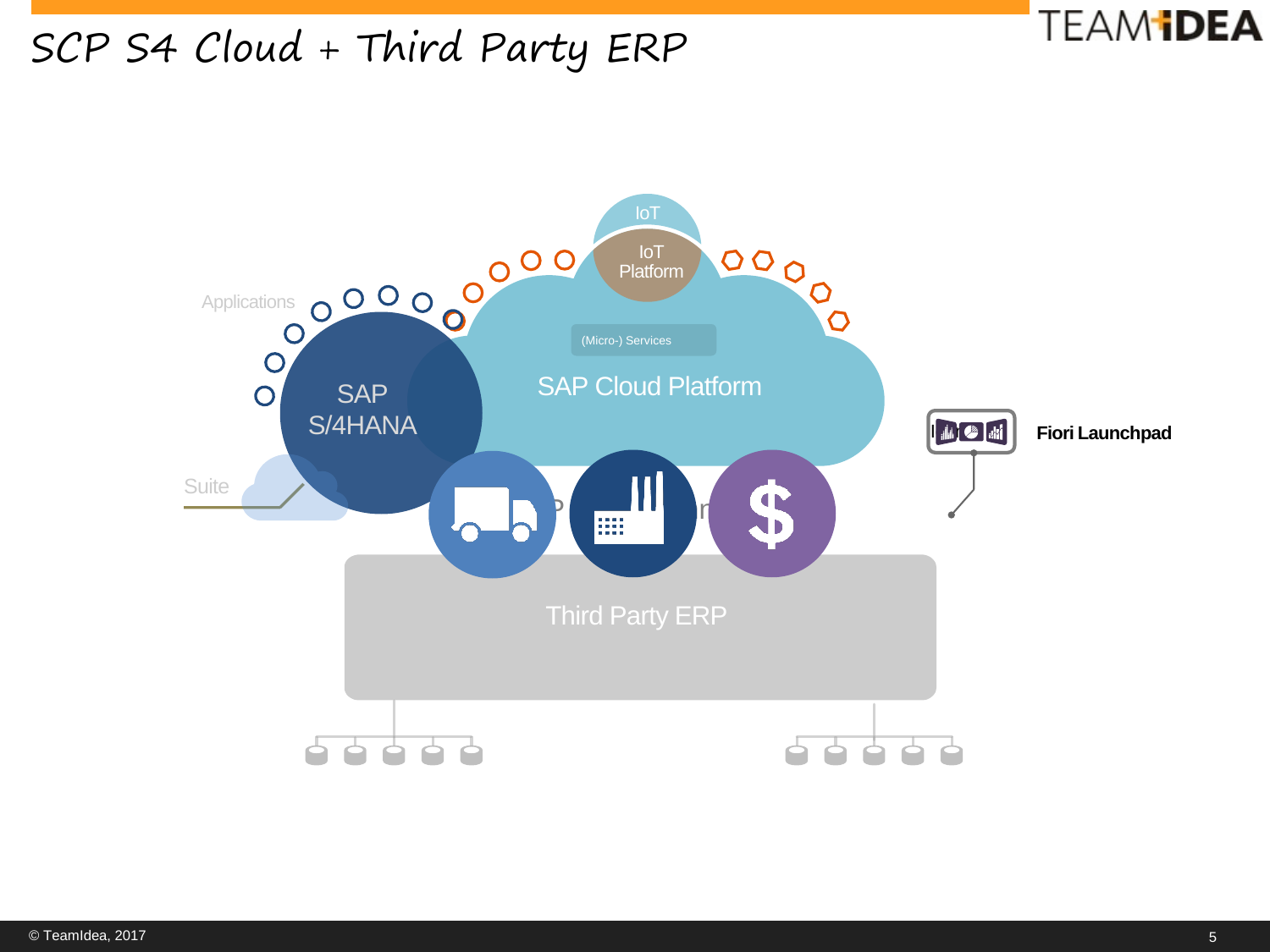## SCP Micro-Services

# TEAM **idea**



## Overview

Predictive Transport Tracking (PTT) is a cloud based application built on SAP HANA for Logistics planning and Fleet Management. A central dashboard which covers complete functional aspects of transportation is utilized to achieve sustainable planning, scheduling and optimization. Through PTT you can achieve increased supply chain responsiveness with decreased inefficiencies. A well built in Vehicle Master application is core of PTT to achieve comprehensive fleet and driver visibility and extensive dropdown lists and auto-fill-in default values such as plant, vehicles...etc., for data input.

The following are the core functionalities of PTT

- Tracking of orders based on sales order or deliveries
- · Filter shipments by status (shipped, scheduled, overdue) or search for all shipments to a specific customer. Display details for a shipment (incl. shipment date, carrier, freight charges, item details, contacts).
- Custom Application is built to address, Real time analytical information about truck movement, estimated time for delivery in one glace as a dashboard which will give privilege





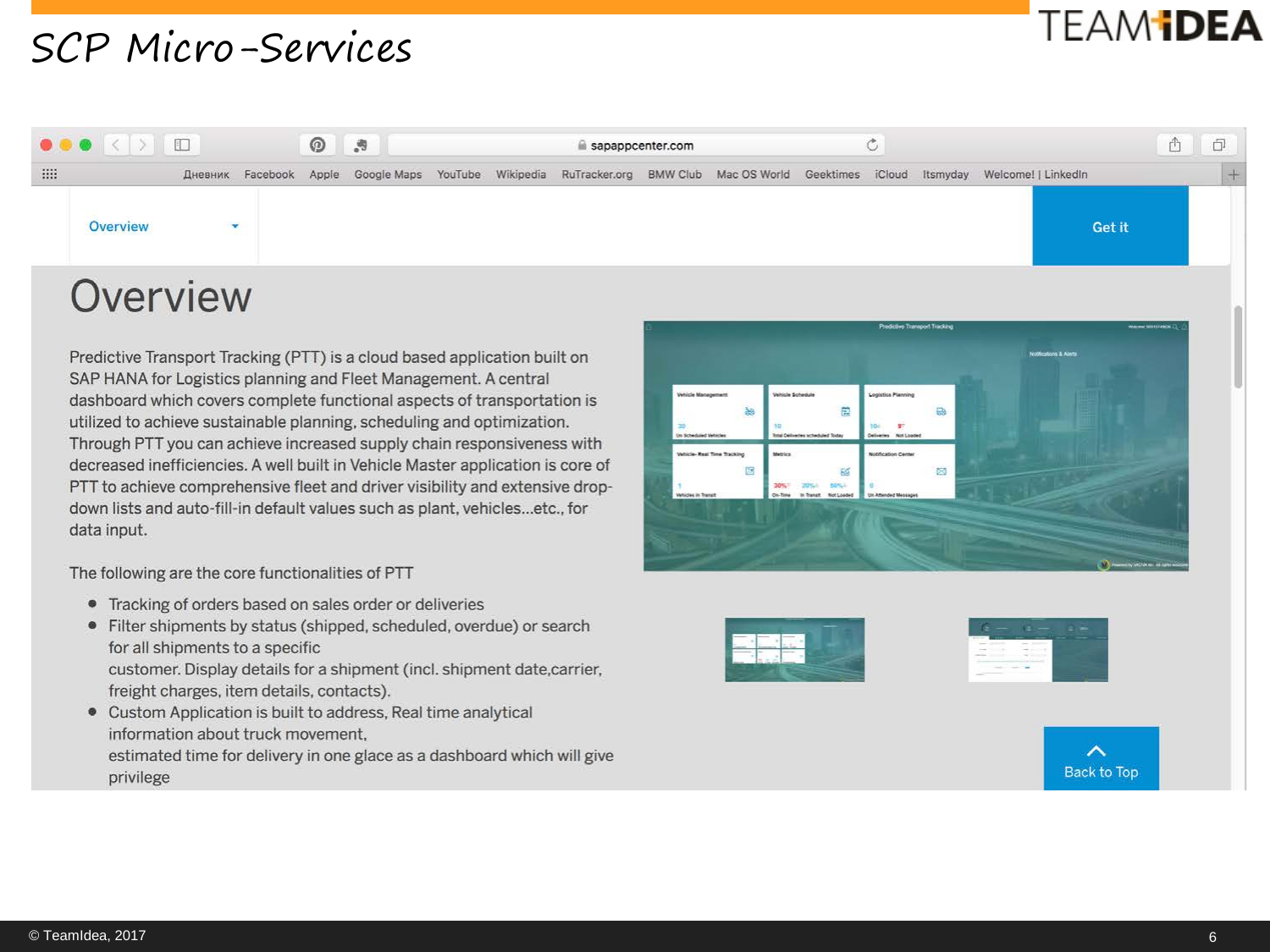#### **TEAM IDEA**

# SAP Fiori Launchpad

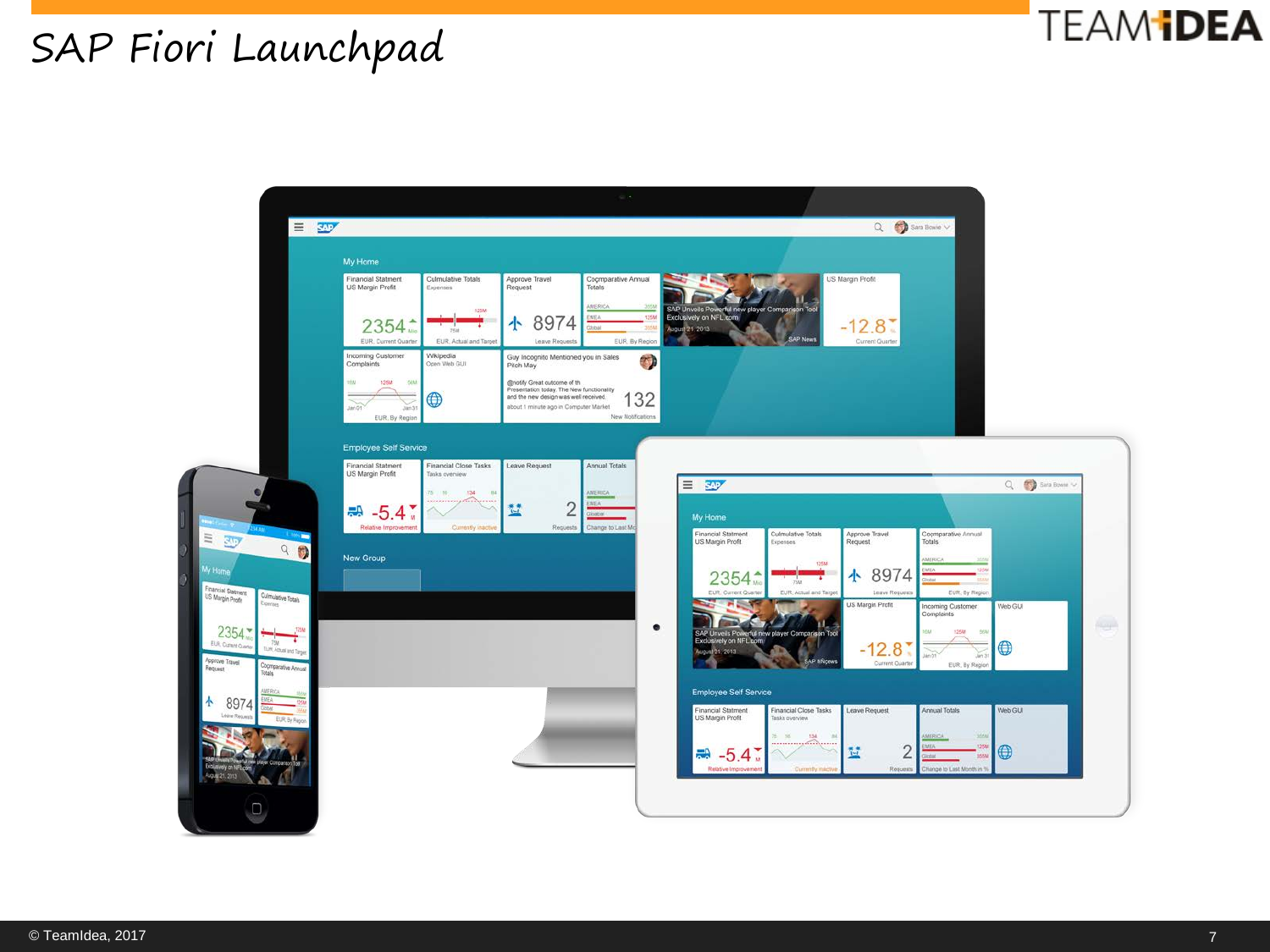## SAP Cloud Platform and On-Premise product



**TEAM DEA**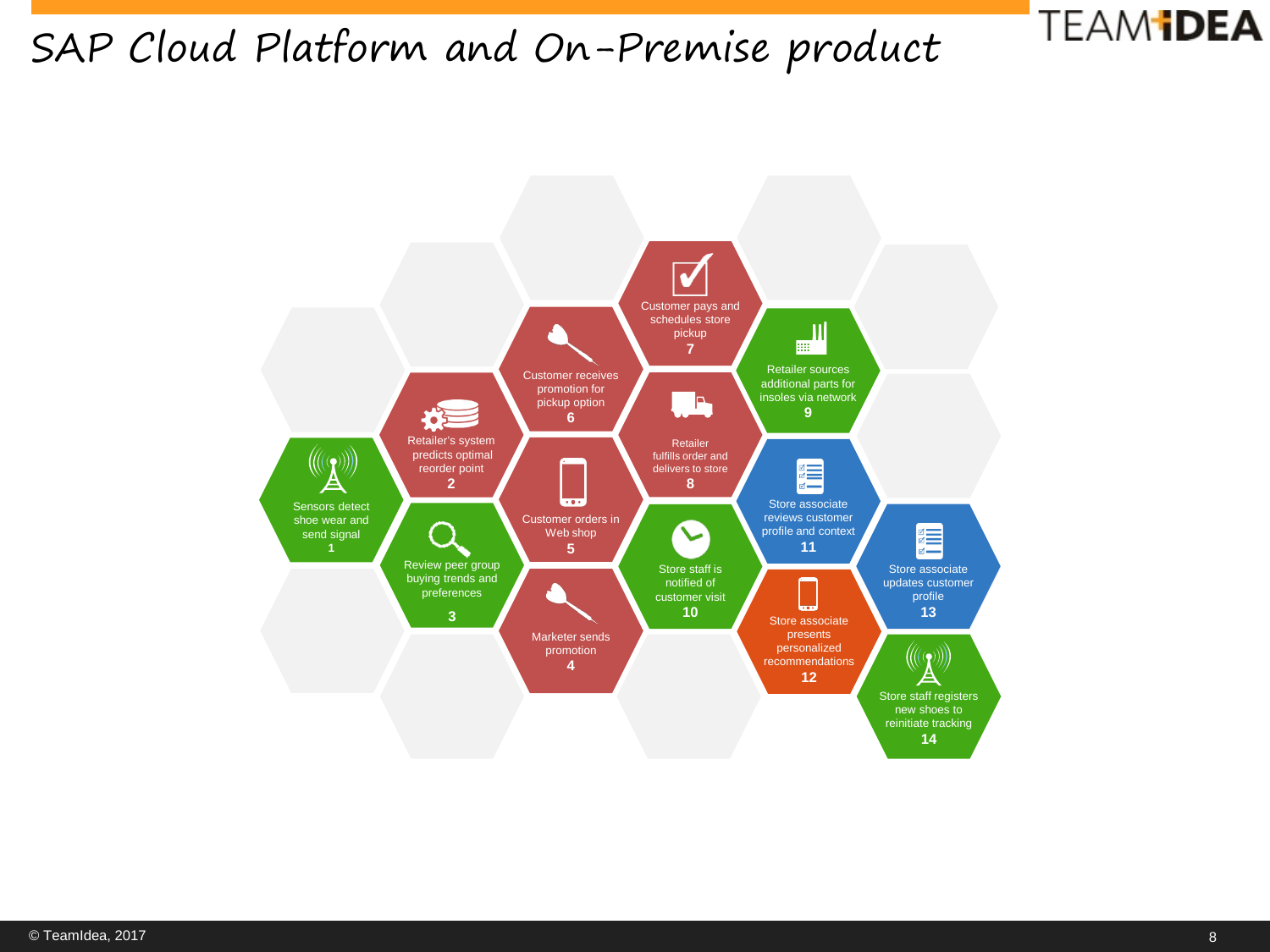#### FEEDS – Use Case



**SAP Co-Innovation Lab**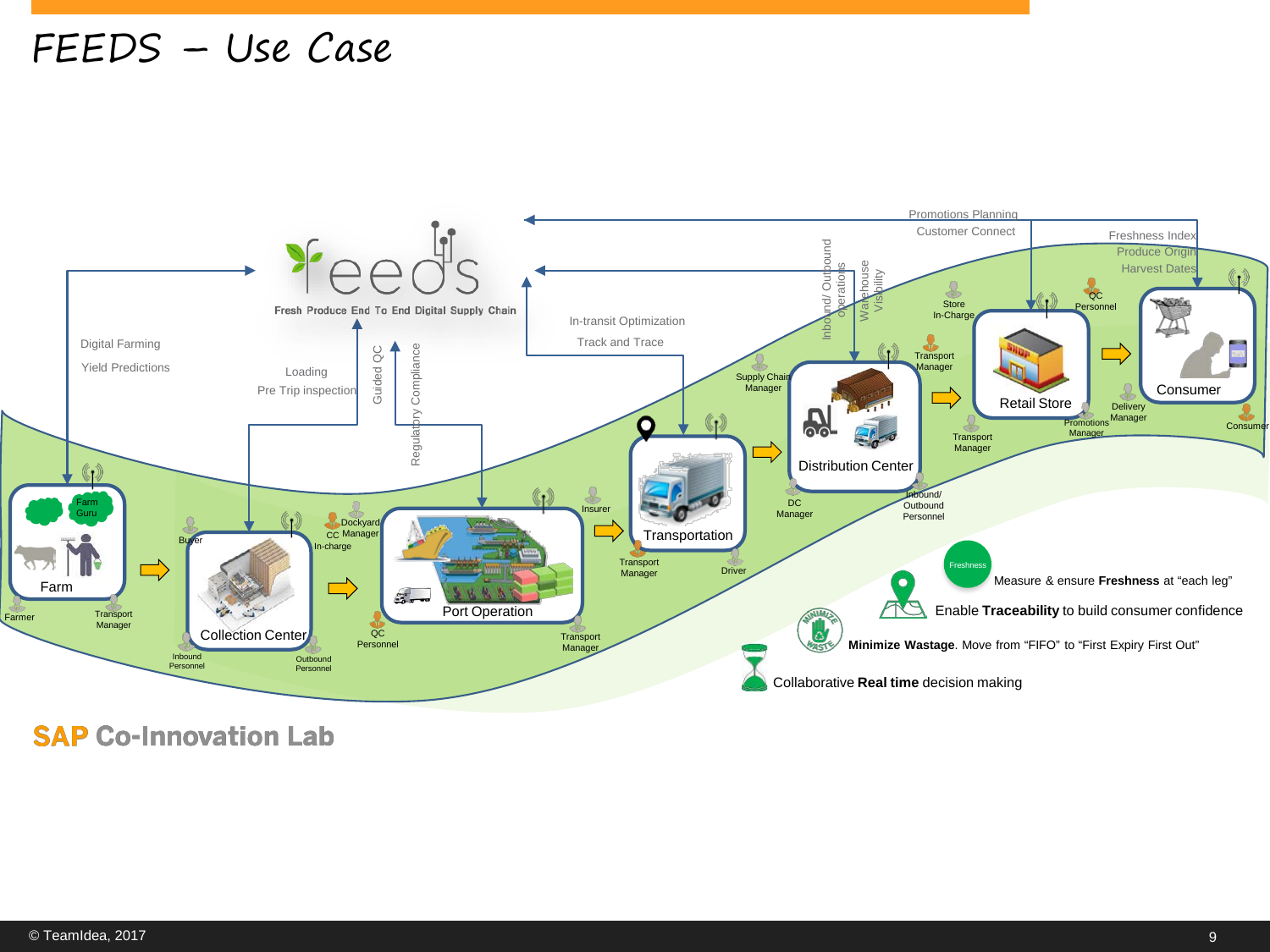## FEEDS – High Level Architecture

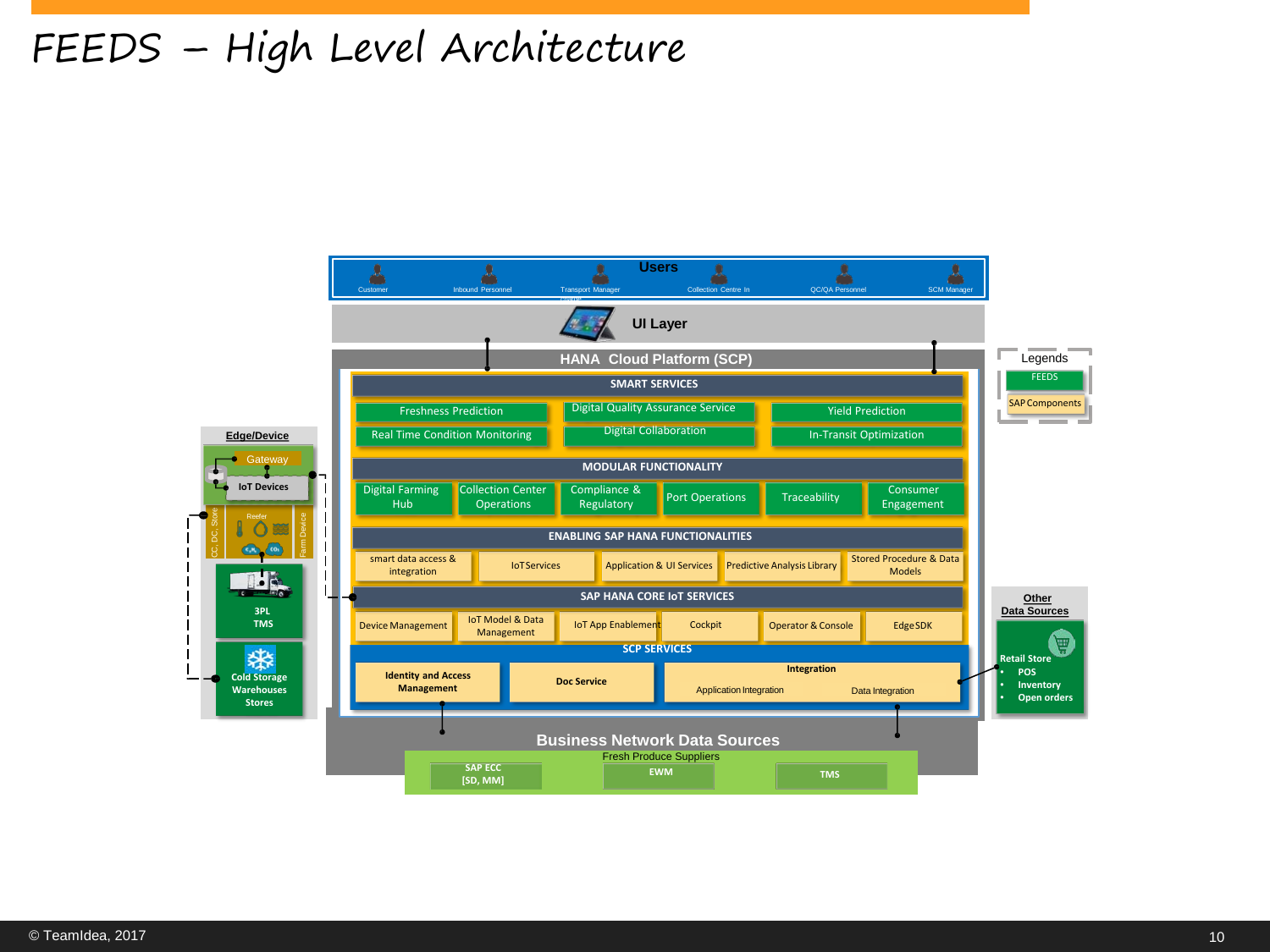SAP Cloud Platform capabilities



**TEAMIDEA**